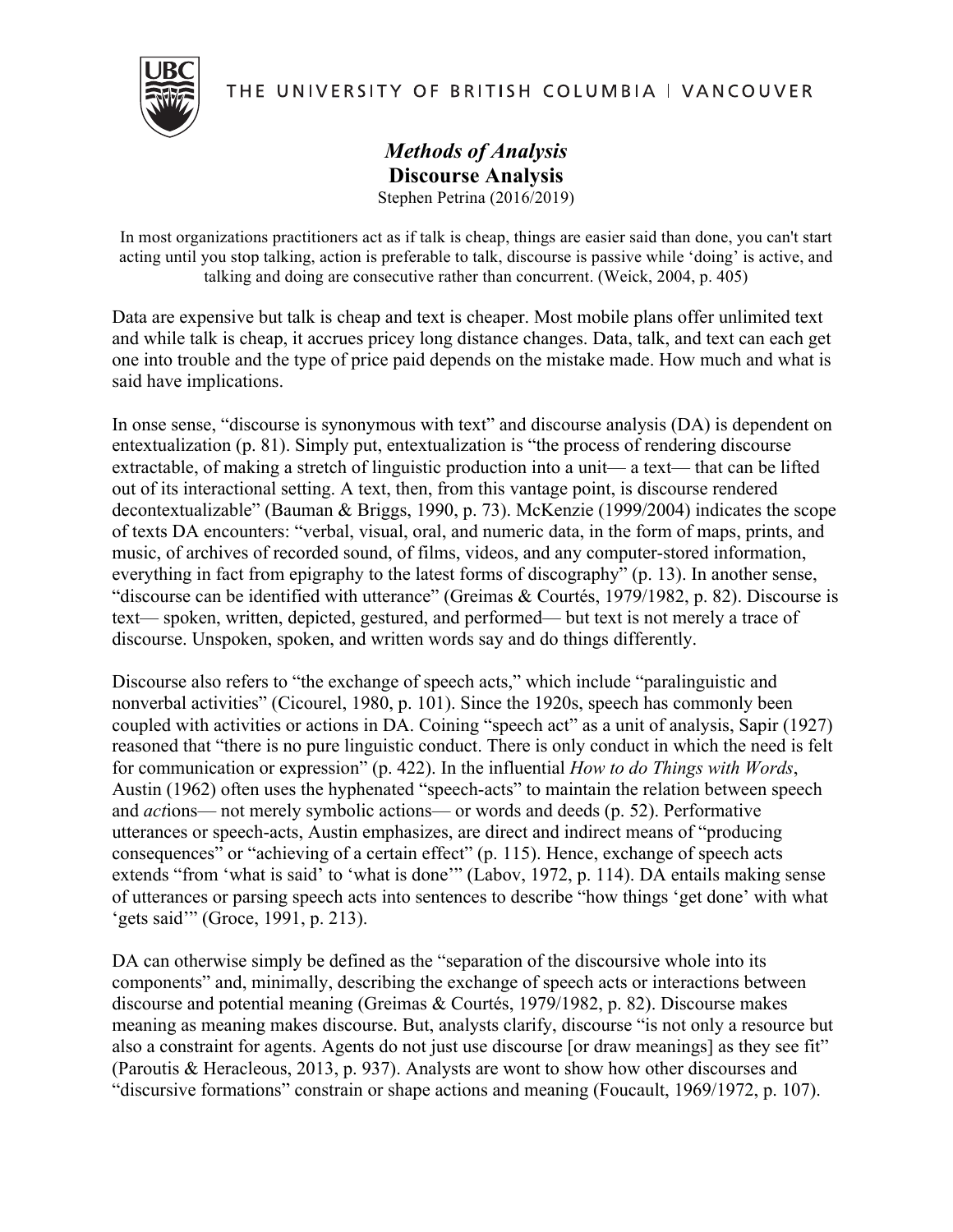Critical discourse analysis (CDA) considerably enlarges the scope of DA as "a methodology that weaves together an apparently disparate range of tropes and cultural phenomena into an allencompassing network. The danger with this methodology is that it makes this network seem more seamless and unproblematic than it really is" (Hudson (2010, p. 351). Whether "allencompassing" or not, analysts certainly aim to establish how discourses or texts are networked, webbed, or woven.

Interested in power dynamics, CD analysts minimally ask: "How is the text positioned or positioning [i.e., framing] readers? Whose interests are served by this positioning? Whose interests are negated? What are the consequences of this positioning?" (Janks, 1997, p. 329). CDA tends to focus on tying texts together and demonstrating politics and power of seemingly mundane speech acts, statements, and utterances or gestures, images, icons, and symbols or beats, lyrics, melodies, rhythms, and sounds. For instance, one might demonstrate *how* a school rule posted on a website implicates surveillance systems or *how* a sequence of images in a textbook engenders racist or sexist discourses and norms (Janks, 1997; Luke, 1995). In most cases, CD analysts try to explain *why* these discourses are what they are and do what they do.

For Derrida (1967/1997), DA is deconstruction, which in addition to taking texts apart, means questioning, following, and taking detours in and through texts (pp. lxxv, 10, 349). Derrida analyzes various discourses on grammatology, primarily by pursuing a series of detours implied and avoided within Rousseau's *Confessions* and *Essay on the Origin of Languages*. Most specifically, Rousseau's conceptualizations of *supplement* imply various productive detours. His uses of supplement, Derrida notes, are links in some or another "textual chain" or potential reroutes of detours through additional discourses (p. 163). Derrida suggests that deconstruction of Rousseau's text, "if it attempts to make the not-seen [i.e., supplements] accessible to sight, does not leave the text" (p. 163). Derrida then states the "axial proposition" of Rousseau's *Confessions* and his deconstruction "*There is nothing outside of the text*" (pp. 158, 163).

Upon summing up the flow of conversation, Derrida (1978/2007) gives a sense of deconstruction with telling shorthand: "we will make nothing but detours" (p. 370). One detour he takes is comparing the circulation of alphabetic signs (i.e., letters and words) with the circulation of money. "The critical description of money is the faithful reflection of the discourse on writing," he says. "In both cases an anonymous supplement is substituted for the thing" (1967/1997, p. 300). To lighten things up, and given the levity in parts of *Confessions* and Rousseau's trouble with magistrates, Derrida should have added, "talk is cheap until lawyers get involved" or "talk" is cheap, except when a lawyer is talking" (Hyman, 1998, p. 1439).

Derrida detours through Freud's discourses on dreams but avoids the psychoanalysis of humor and jokes. Freud (1928) insightfully concludes that humour's intention, "whether it concerns the subject's self or other people," is to reveal: "'Look here! This is all that this seemingly dangerous world amounts to. Child's play— the very thing to jest about'" (p. 5)! It is often said that "analysis ruins the surprise and destroys the humor" and while this is as often said about magic, music, and religion, it can readily apply to analysis of any and all discourses (Zinkhan, 1994, p. vii). Whether componentization, debunktion, deconstruction, or dissimulation, DA's scope of all and every type of discourse would be fair enough if not for the cautions of pantextualism.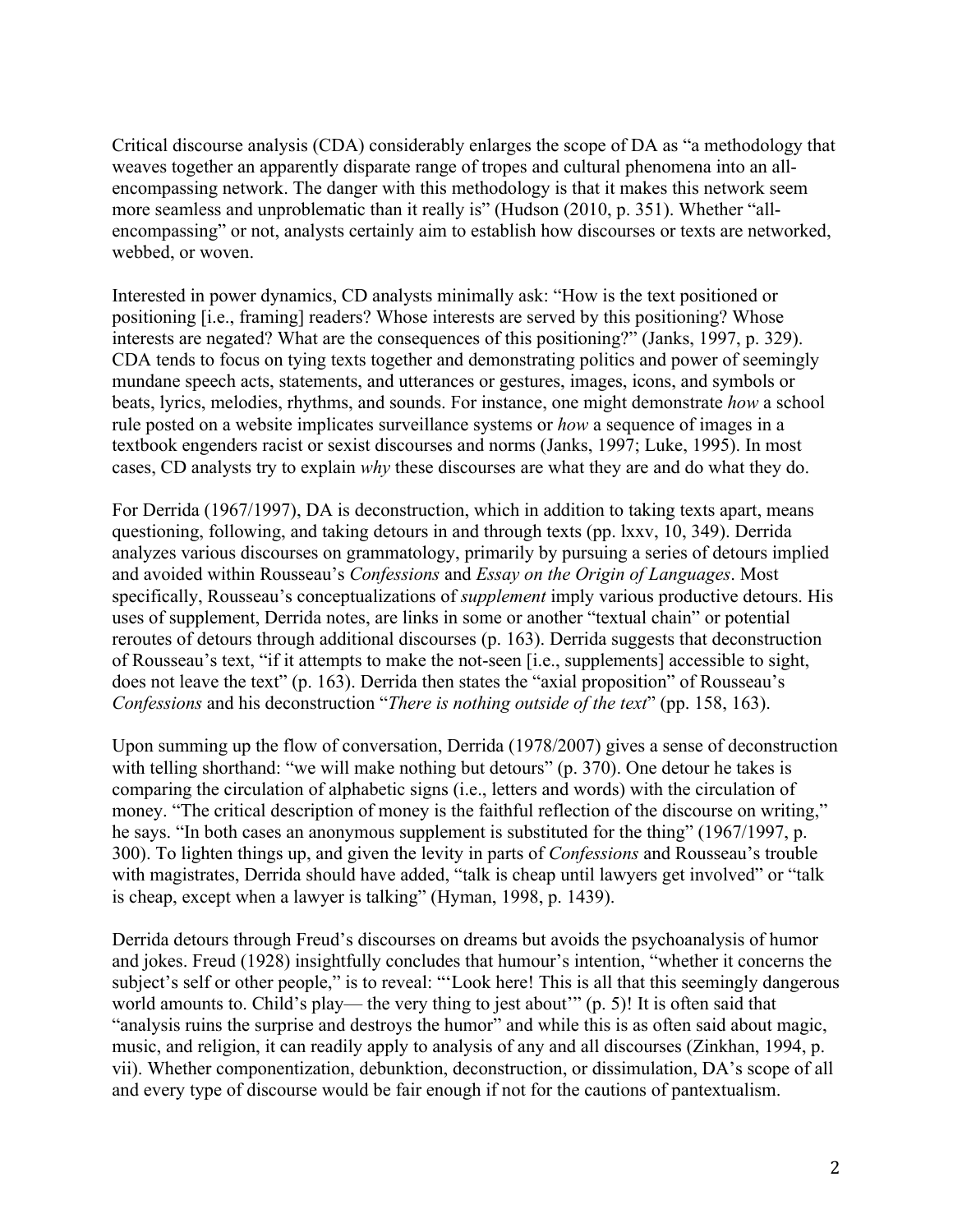- 1. If actions speak louder than words, do words out perform actions?
- 2. What is Discourse?
	- a. Language does not occur in stray words or sentences, but in connected discourse. (Harris, 1952, p. 3)
	- b. Foucault, *Archaeology of Knowledge* (1969/1972, p. 131): We shall call discourse a group of statements in so far as they belong to the same discursive formation; it does not form a rhetorical or formal unity, endlessly repeatable, whose appearance or use in history might be indicated (and, if necessary, explained); it is made up of a limited number of statements for which a group of conditions of existence can be defined.
		- i. (p. 90): instead of gradually reducing the rather fluctuating meaning of the word 'discourse', I believe that I have in fact added to its meanings: treating it sometimes as the general domain of all statements, sometimes as an individualizable group of statements, and sometimes as a regulated practice that accounts for a certain number of statements; and have I not allowed this same word 'discourse', which should have served as a boundary around the term 'statement', to vary as I shifted my analysis or its point of application, as the statement itself faded. from view? This, then, is the task that now confronts me: to take up the definition of the statement at its very root.... At first sight, the statement appears as an ultimate, undecomposable element that can be isolated and introduced into a set of relations with other similar elements. A point without a surface, but a point that can be located in planes of division and in specific forms of groupings. A seed that appears on the surface of a tissue of which it is the constituent element. The atom of discourse. And the problem soon arises: if the statement really is the elementary unit of discourse, what does it consist of?
		- ii. (p. 97): the statement is not the same kind of unit as the sentence, the proposition, or the speech act; it cannot be referred therefore to the same criteria; but neither is it the same kind of unit as a material object, with its limits and independence. In its way of being unique (neither entirely linguistic, nor exclusively material), it is indispensable if we want to say whether or not there is a sentence, proposition, or speech act; and whether the sentence is correct (or acceptable, or interpretable), whether the proposition is legitimate and well constructed, whether the speech act fulfils its requirements, and was in fact carried out.
		- iii. (p. 121): I am well aware that most of these definitions do not conform with current usage: linguists usually give the word discourse a quite different meaning; logicians and analysts use the term statement in a different way.... In particular, then, the analysis of statements does not claim to be a total, exhaustive description of 'language' (*langage*), or of 'what was said'. In the whole density implied by verbal performances, it is situated at a particular level that must be distinguished from the others, characterized in relation to them, and abstract. In particular, it does not replace a logical analysis of propositions, a grammatical analysis of sentences, a psychological or contextual analysis of formulations: it is another way of attacking verbal performances, of dissociating their complexity, of isolating the terms that are entangled in its web, and of locating the various regularities that they obey.
	- c. Foucault (1971, p. 20): Western thought has seen to it that discourse be permitted as little room as possible between thought and words. It would appear to have ensured that *to discourse* should appear merely as a certain interjection between speaking and thinking; that it should constitute thought, clad in its signs and rendered visible by words or, conversely, that the structures of language themselves should be brought into play, producing a **certain effect of meaning**.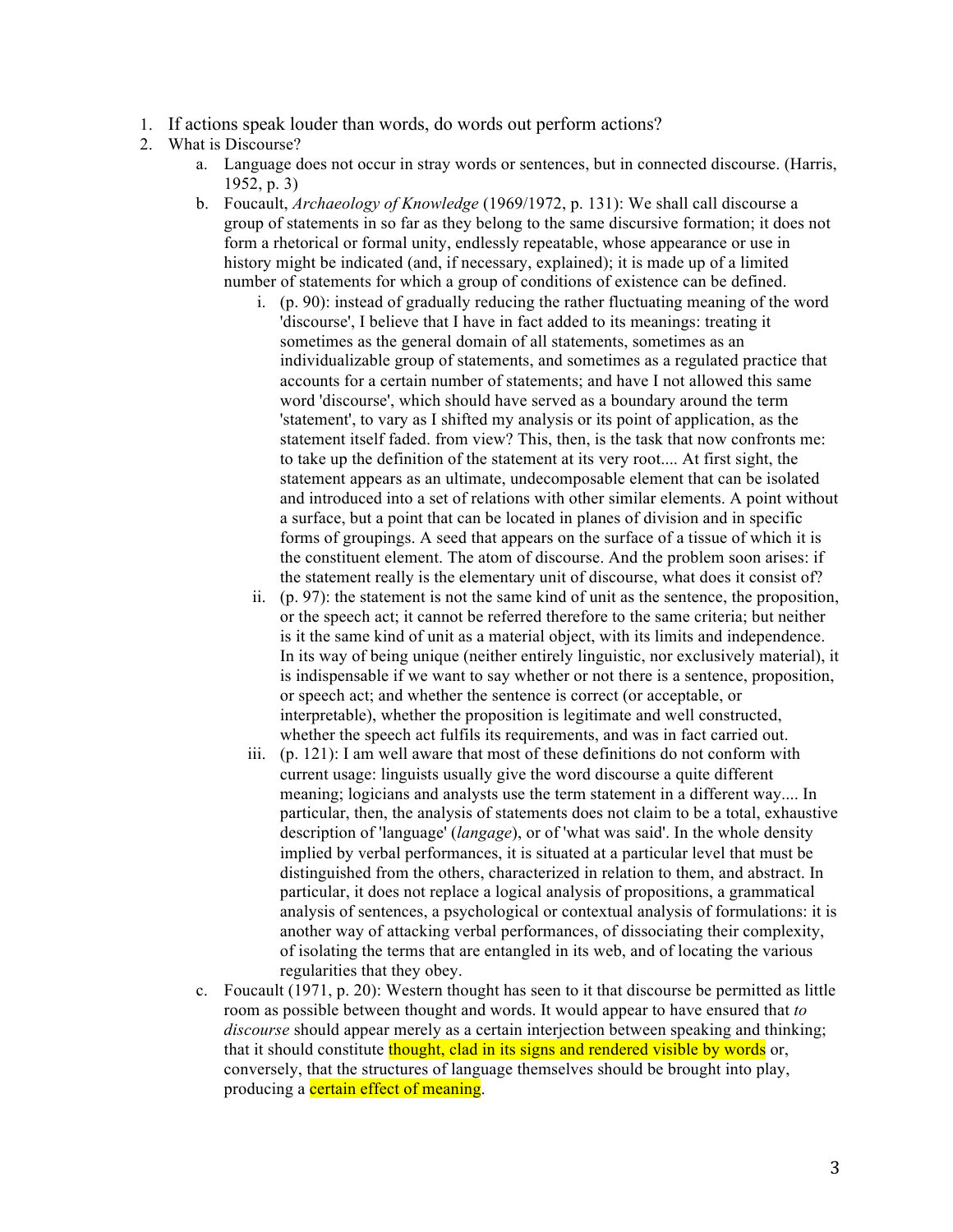- d. Greimas & Courtés (1979/1982, p. 81): [D]iscourse is synonymous with text.... the terms discourse and text have also been used to designate certain non-linguistic semiotic processes (a ritual, a film, a comic strip are then viewed as discourses or texts).
	- i. (p. 81): When one has in mind the existence of two macrosemiotic systems— the "verbal world" manifested in the form of natural languages, and the "natural world" as the source of nonlinguistic semiotic systems— the semiotic process appears as a set of discoursive practices: linguistic practices (verbal behavior) and nonlinguistic practices (signifying somatic behavior manifested by the sensory orders).
	- ii. (p. 82): In a somewhat different theoretical framework— but one which is not contradictory with the preceding one— discourse can be identified with utterance. The more or less implicit way in which the utterance (= what is uttered) is conceived determines two theoretical attitudes and two different types of analysis.
	- iii. For phrastic linguistics, the basic unit of the utterance is the sentence. The discourse is then viewed as the result (or the operation) of the concatenation of sentences. By contrast, discoursive linguistics— as we conceive it— takes as its basic unit the discourse viewed as a signifying whole. Consequently, sentences are only segments (or broken-up parts) of the discourse utterance.
	- iv. When, by contrast, it is postulated from the outset that the utterance-discourse forms a whole, then the procedures to be set up must be deductive— and no longer inductive. The procedures must consist of the analytic separation of the discoursive whole into its components.
- e. Cicourel (1980, p. 101): the exchange of speech acts. Discourse analysis is simply "making sense of the speech acts"
- f. Dunn & Neumann (2016, pp. 17-18): Exploring discourse as a postpositivistic method, we identify the ways in which discourses function as the part of the social world where meaning is constructed. A focus on discourses is part of a broader "linguistic turn" in the social sciences, a scholarly development that recognizes that language does not reflect reality so much as creates reality. It is the recognition that language does not reveal a preexisting reality, but that language is what makes reality "real" in the sense of being understood and acted upon by humans. In the introduction, we regarded a discourse as a system of meaning-production that fixes meaning, however temporarily, and enables actors to make sense of the world and to act within it.
	- i. (p. 39): everything can be studied as text— as phenomena linked together by a code. This clearly does not mean that everything is text. But it implies that everything— gestures, monuments, films, dress, grave goods, and so on—can be read as text. Since language enters between humans and the world, there is nothing existing independent of text— there is nothing outside of text, nothing that can be comprehended regardless of text.
- g. Laclau & Mouffe (2001, p. 107): Our analysis rejects the distinction between discursive and non-discursive practices [of Foucault, CDA, etc.]. It affirms: a) that every object is constituted as an object of discourse, insofar as no object is given outside every discursive condition of emergence; and b) that any distinction between what are usually called the linguistic and behavioural aspects of a social practice, is either an incorrect distinction or ought to find its place within the social production of meaning, which is structured under the forms of discursive totalities.
- 3. What is Discourse Analysis?
	- a. Jakobson (1961, p. 245): Linguistic analysis, however [as different than discourse analysis], came to resolve oral speech into a finite series of elementary informational units. These ultimate discrete units, the so-called "distinctive features," are aligned into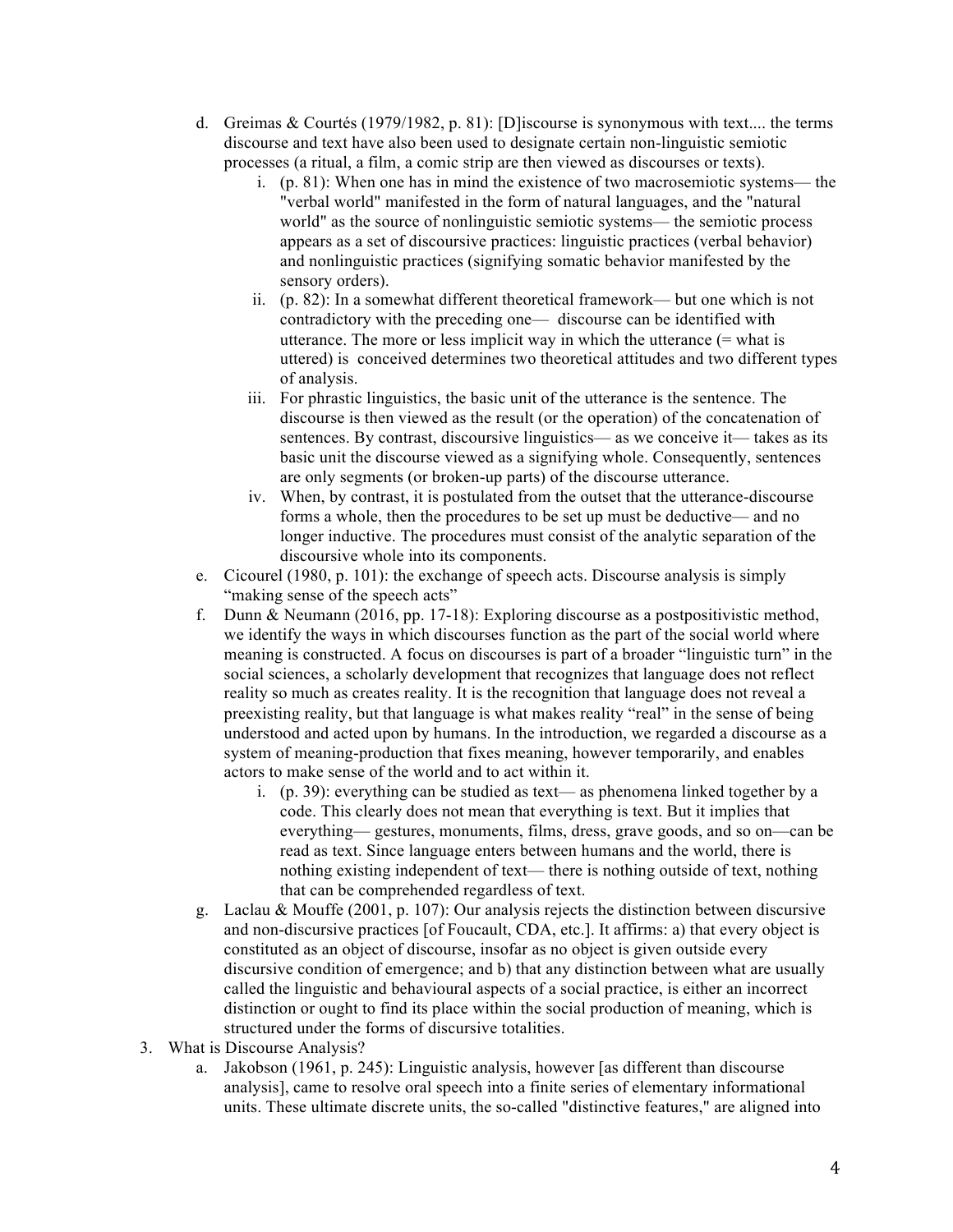simultaneous bundles termed "phonemes," which in turn are concatenated into sequences. Thus form in language has a manifestly granular structure and is subject to a quantal description.

- b. Labov (1972, p. 114): analysis of the factors which lead children and adults to speak inevitably involve us with a consideration of the actions being performed, and the underlying propositions about the role of the speaker and addressee. Such considerations form the foundation of a study of discourse which distinguishes sequencing rules from rules of interpretation which carry us from 'what is said' to 'what is done'.
- c. Greimas & Courtés (1979/1982, pp. 82, 83): When analysis of discourse is located in the wake of phrastic grammars, it seeks to recognize—and to construct models of—the discoursive sequences viewed as series of sentence utterances... network among sentences and/or series of sentences…. When, by contrast, it is postulated from the outset that the utterance discourse forms a whole, then the procedures to be set up must be deductive— and no longer inductive. The procedures must consist of the analytic separation of the discoursive whole into its components. When, furthermore, a generative approach complements these procedures, semiotic theory is led to conceive of the discourse as a multilayered organization constituted by a number of depth levels, superposed on each other. Only the last one— the most superficial one— can receive a semantic representation which is approximately comparable to the "deep" linguistic structures (in the Chomskian perspective). Thus it appears that phrastic grammar is the natural sequel to discourse grammar…. A discoursive analysis, distinct from the narrative analysis that it presupposes.
- d. Cicourel (1980, p. 101): the exchange of speech acts. [DA is] making sense of the speech acts…. our interpretation of intonation and stress, hesitations, false starts, and other paralinguistic information will depend on our intuitions about language, particularly our own native language.
- e.
- 4. What is Critical Discourse Analysis?
	- a. Dunn & Neumann (2016, p. 35): First, CDA assumes that there are two realms: the discursive and the extra-discursive. Second, they claim discourses can have a measurable degree of causality that often leads to claims of empirical rigor. Both positions are rejected by poststructuralists.
		- i. (p. 38): If you simply postulate that discourse has an anchor outside of itself, which Critical Discourse Analysts programmatically do, the methodological implication is a two-step process of analyzing the recontextualization chain. The first involves the analysis of the initial communicative event—such as an act, speech, or document—to expose how it tried to reshape or reproduce an order of discourse. Following this, recontextualizations of this event and the order of discourse are traced in real time to expose the degree in which some future social event(s) can be attributed to this initial process of discursive structuring. As Banta claims, "the analyst gains insights into the causal ability of a discourse and its 'discourse circle' to alter the order of discourse in one way or another, and connects this to theoretically salient features of extra-discursive practice" (Banta 2013: 394–95).
- 5. What is Deconstruction?
	- a. Spivak (1967/1997, p. lxxv): A reading that produces rather than protects. That description of deconstruction we have already entertained. Here is another: "… the task is… to dismantle [*deconstruire*] the metaphysical and rhetorical structures which are at work in [the text] not in order to reject or discard them1 but to reinscribe them in another way." (MP 2 561 WM 1 3).